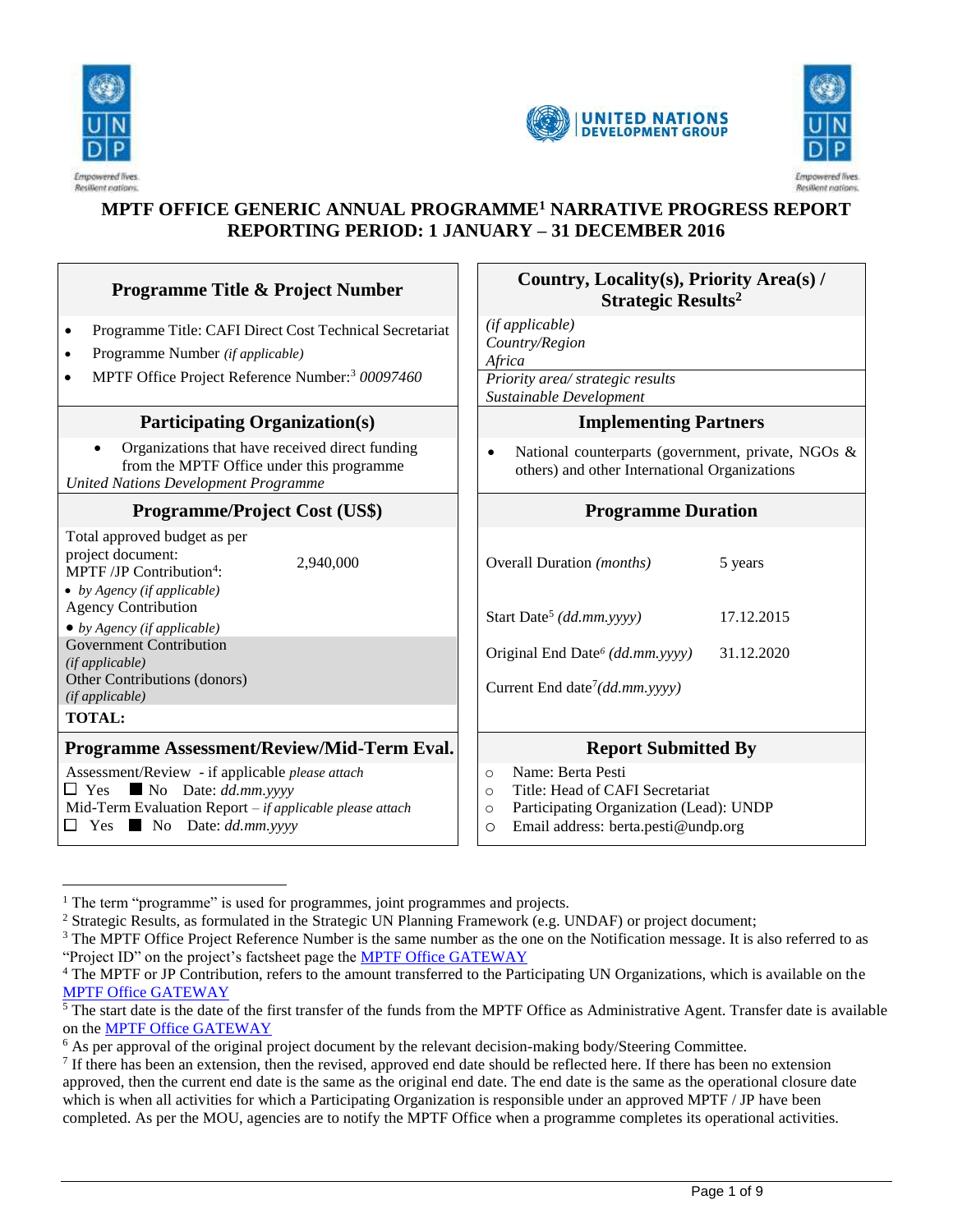#### **LIST OF MAIN ACRONYMS**

CAFI: Central African Forest Initiative

CBFP : Congo Basin Forest Partnership

COP-22 : Conference of the Parties to the United Nations Framework Convention on Climate Change

DRC: Democratic Republic of the Congo

EB: Executive Board

M&E : Monitoring and Evaluation

(I)NGO: (International) Non-Governmental Organizations

REDD+: Reducing Emissions from Deforestation, forest degradation and the role of conservation, sustainable

management of forests and enhancement of forest carbon stocks in developing countries

ToR : Terms of Reference

UNFCCC: United Nations Framework Convention on Climate Change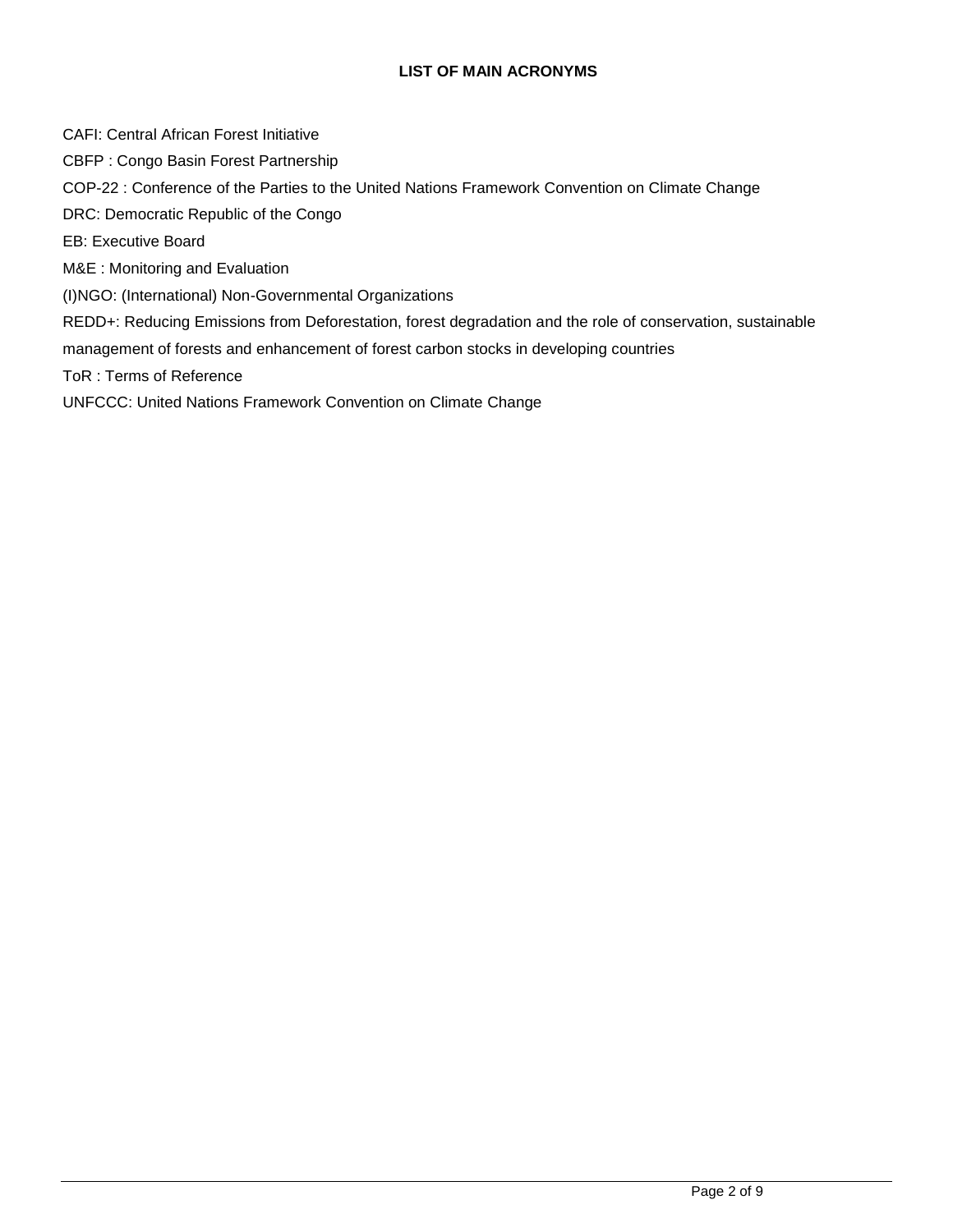# **EXECUTIVE SUMMARY : A FIRST YEAR MARKED BY MAJOR ACHIEVEMENTS**

Following the launch of the Central African Forest Initiative in September 2015, the CAFI Secretariat delivered on its commitments to support the CAFI Executive Board (EB). Three EB meetings were organized, allowing a series on important decisions including

- a US \$190 million allocation to the Democratic Republic of the Congo (DRC), and the subsequent approval of the first programmes under the DRC National REDD+ Investment Plan
- preparatory funds granted to Cameroon, Central African Republic, Republic of Congo, and Equatorial Guinea to develop holistic, cross-sectoral, ambitious National Investment Plans or Framework
- revision and adoption of Fund Terms of Reference that further clarified the CAFI vision and Theory of Change
- finalization of the CAFI M&E approach.

2016 was also marked by the arrival of a new member – the Netherlands – joining the Initiative, and by the finalization of the funding commitment of France. Through events and communication efforts, CAFI has become a visible player in the arena of Climate, Forest and Development efforts in Central Africa, and its unique vision and efficiency has started to be noticed, including with articles in major international media.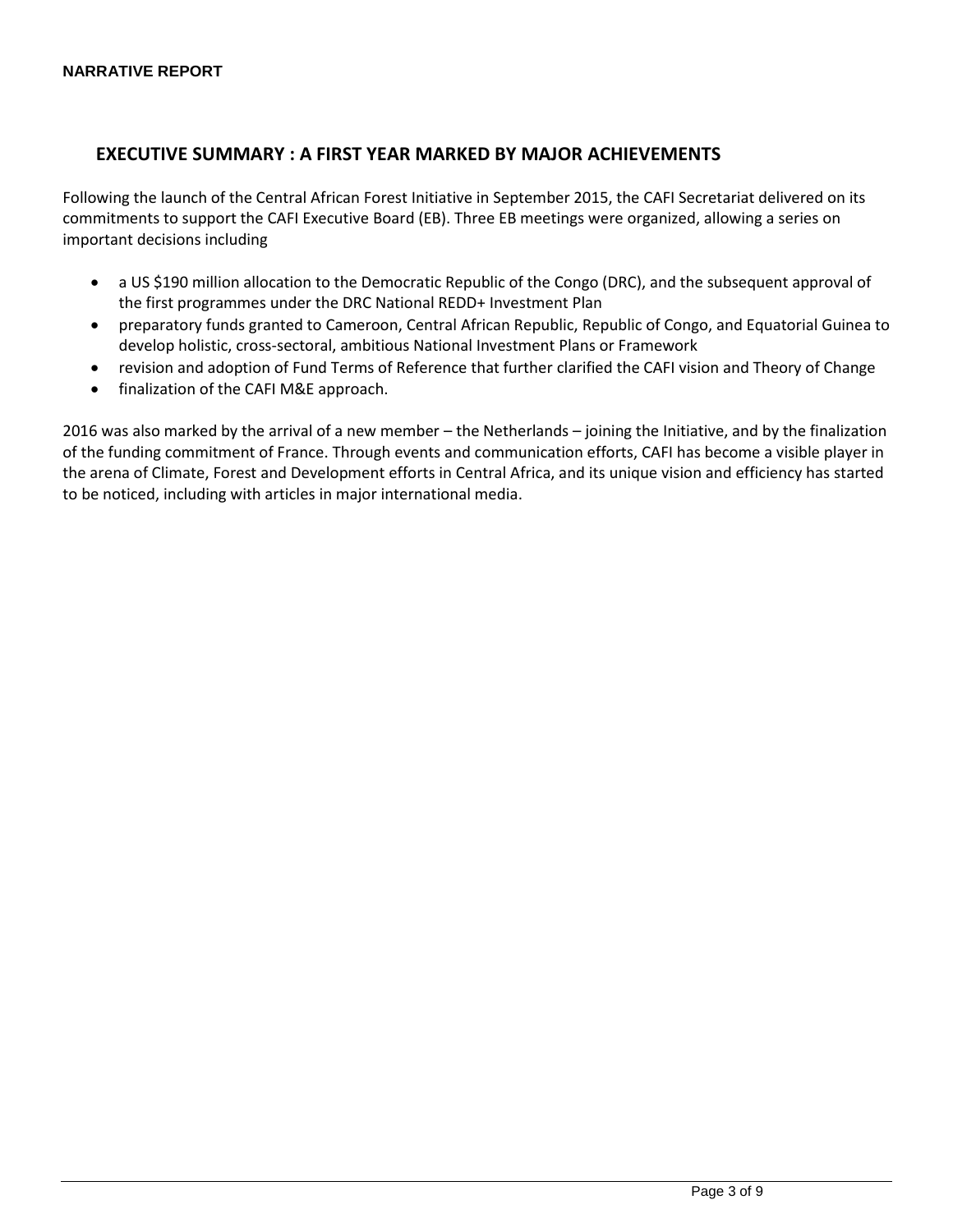## **I. Purpose**

The CAFI Secretariat, hosted by UNDP, supports the CAFI Executive Board and facilitates the overall operations of the Fund. The CAFI Secretariat acts as the central point of contact for CAFI and it coordinates with countries their different submissions and reporting processes. It provides the EB advice and support in strategic planning, and consolidate narrative progress reporting. It facilitates the review process for National Investment Frameworks and CAFI Programmes. It also supports collaboration and communication between Implementing Organisations, when necessary.

### **I. Results**

1. New donors and strengthened commitments

On 16 November, during an event at COP22 in Marrakesh, the Netherlands signed the [CAFI Declaration](http://www.cafi.org/content/cafi/en/home/our-work/the-cafi-declaration.html) and thus became the 6<sup>th</sup> CAFI member. "CAFI has the potential to trigger action against deforestation by linking this problem to the investment in Central Africa for sustainable development. As developed nations, we need to work together with the private sector to combat negative impacts from the supply chain of agricultural products which we buy in the supermarkets in the Netherlands and elsewhere", declared Pieter Terpstra, Climate Policy Coordinator at the Dutch Ministry of Foreign Affairs**.** With their signature, the Netherlands have joined the five other organizations that have "committed to better coordination and harmonization with other donors in the Central African region, and to mobilizing resources for the implementation of national investment frameworks developed by Central African countries."

During that same event, France formalized its funding agreement of EUR 3 million to the CAFI Fund. "We are facing two challenges", declared Anne-Marie Descotes of the French Ministry of Foreign Affairs and International Development. "The challenge of mobilizing all stakeholders - the state, territorial entities, the private sector, NGOS and forest communities - and the challenge of mobilizing finance for REDD+". "The Central African Forest Initiative", she added, "is growing step by step, and will always be supported and encouraged by France. Our financial contribution today is living proof of our commitment."

2. New and strengthened partnerships

In terms of new partnership, the CAFI Secretariat supported partner countries to sign the Marrakesh Declaration on Sustainable Palm Oil in Africa. On the basis of the findings of the mapping of sustainability-focused investment funds interested in the Central African region, the Secretariat, accompanied by Norway, met with selected investors in Geneva and Zurich, Switzerland.

Outreach to civil society continued with the organization of a meeting in Geneva with International NGOs on the topic of the Letter of Intent with DRC and the Investment Plan, at their request. This allowed clarification of number of issues, and a clear understanding of their position on certain issues. The CAFI Secretariat continued regular dialogues with the Rainforest Foundation Norway, FERN and Transparency International on an ad-hoc basis to clarify matters or be alerted on concerns. One specific example was the alert from a coalition of international NGOs about concessions granted in DRC in direct breach of the country's moratorium. This alert triggered numerous discussions between the CAFI Secretariat, EB members and the DRC government, that facilitated the prompt cancellation of these illegal concessions.

3. Three successful Executive Board meetings with more focus on partner countries

The CAFI Secretariat organized three meetings of the CAFI Executive Board (EB).

The highlight of the April 21-22 meeting in Geneva was the adoption of the revised [CAFI Fund Terms of reference,](http://www.cafi.org/content/dam/cafi/docs/Our-work/CAFI%20Terms%20of%20Reference%202016%2005%2006.pdf) and the agreement on the DRC funding allocation that allowed the signature of the Letter of Intent between CAFI and the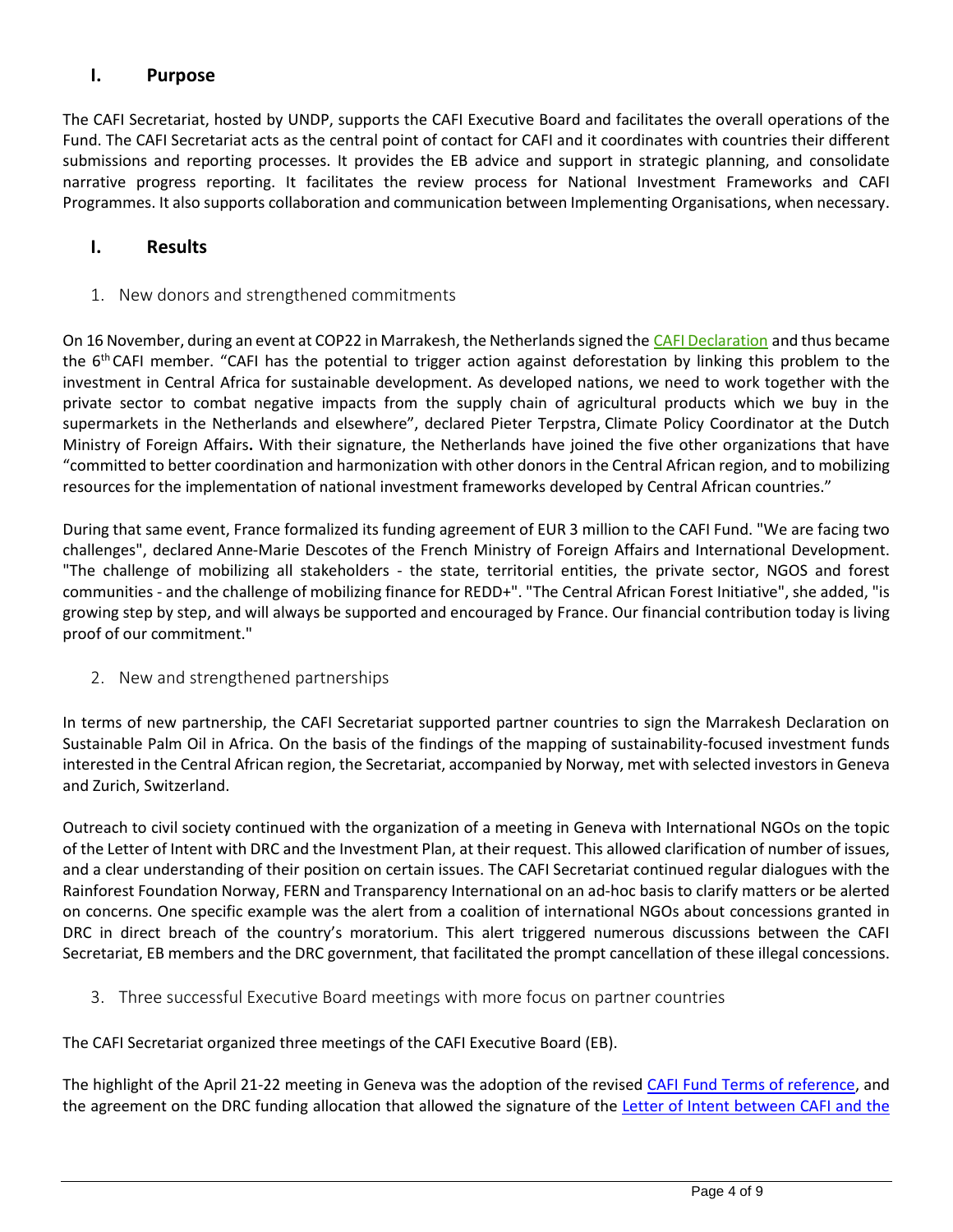[DRC](http://www.cafi.org/content/cafi/en/home/partner-countries/democratic-republic-of-the-congo/the-letter-of-intent-between-cafi-and-the-drc.html) . During its June meeting in Oslo, the EB notably agreed to its M&E approach, and advanced discussions on preparatory grants for Cameroon and Equatorial Guinea. In October in Geneva, the EB recommended the approval of the Mai Ndombé integrated program (World Bank), the National Forest Monitoring System (FAO), Support to civil society (UNDP), Support to indigenous peoples (World Bank).

All-together, the EB made 22 decisions in 2016, listed in Figure 2. These decisions focused more on countries (45%) than on procedures (27%), in contrast with 2015 where procedural decisions represented 55% of EB decisions. In an effort towards transparency, the EB agreed to make these decisions public and posted online on the CAFI web site<sup>8</sup>.





*Figure 1: Type of decisions taken by the CAFI Executive Board*

 $\overline{a}$ <sup>8</sup> http://www.cafi.org/content/cafi/en/home/events/cafi-executive-board-meetings-.html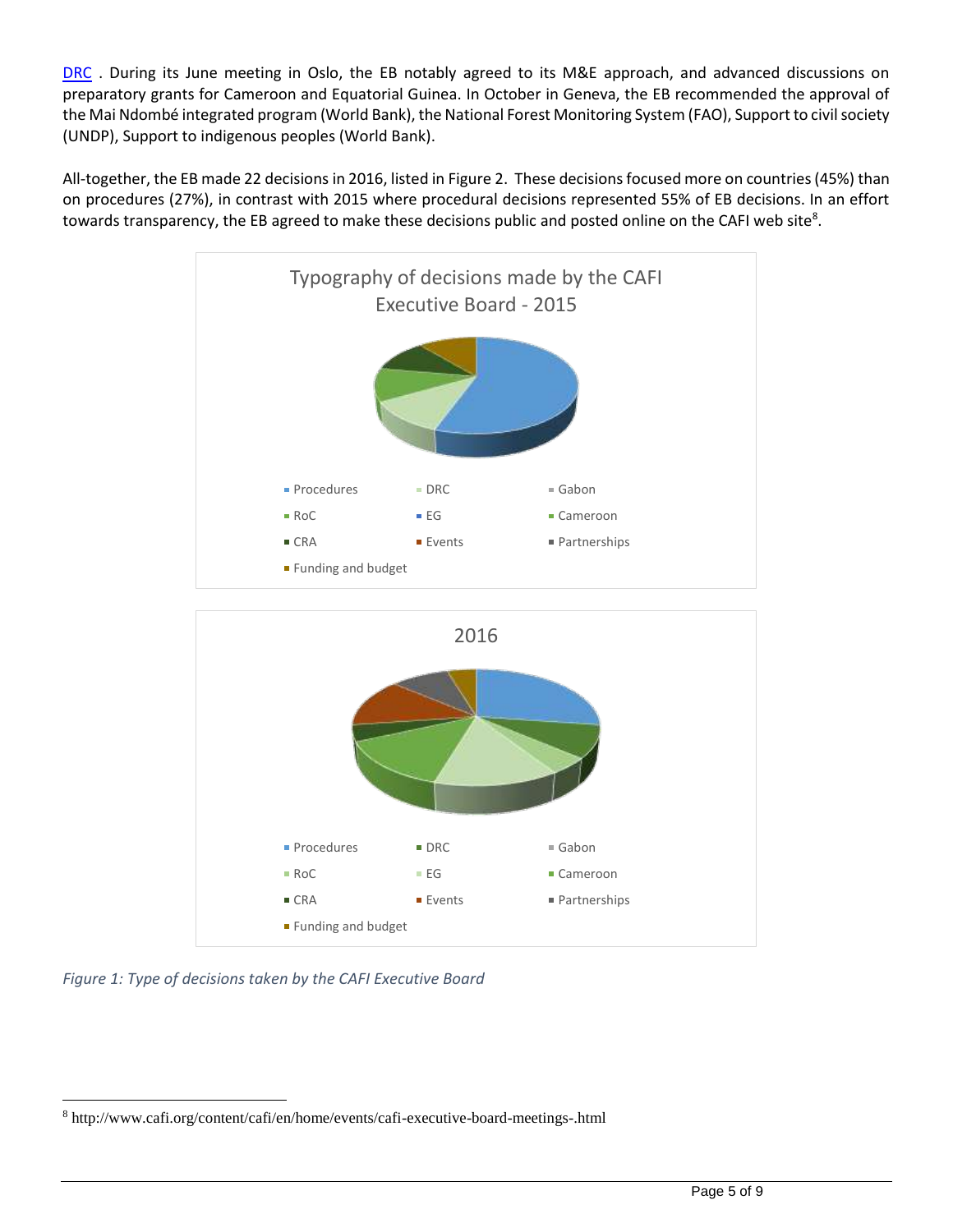| 2016 DECISIONS |            |                                           |               |                |                 |                |
|----------------|------------|-------------------------------------------|---------------|----------------|-----------------|----------------|
| EB.2016.01     | 08/02/2016 | R. Congo preparatory grant                | French        | <b>English</b> | Intersessional, | 8              |
|                |            |                                           |               |                | February 2016   |                |
| EB.2016.02     | 22/02/2016 | CAR preparatory grant                     | French        | English        | Intersessional, | 22             |
|                |            |                                           |               |                | February 2016   |                |
| EB.2016.03     | 22/04/2016 | Rules<br>of<br>Terms<br>reference,<br>and | French        | <b>English</b> | EB3, Geneva     |                |
|                |            | procedures, M&E approach                  |               |                |                 |                |
| EB.2016.04     | 22/04/2016 | Parallel funding                          |               | <b>English</b> | EB3, Geneva     |                |
| EB.2016.05     | 22/04/2016 | DRC funding allocation                    | French        | <b>English</b> | EB3, Geneva     |                |
| EB.2016.06     | 22/04/2016 | <b>Annual Forum</b>                       | French        | <b>English</b> | EB3, Geneva     |                |
| EB.2016.07     | 22/04/2016 | CBFP and COMIFAC observers                | French        | <b>English</b> | EB3, Geneva     |                |
| EB.2016.08     | 22/04/2016 | Planning                                  | French        | English        | EB3, Geneva     |                |
| EB.2016.09     | 22/04/2016 | Cameroon preparatory grant (1)            | French        | English        | EB3, Geneva     |                |
| EB.2016.10     | 17/06/2016 | Amendment to EB Rules and Procedures      | French        | <b>English</b> | EB4, Oslo       |                |
| EB.2016.11     | 17/06/2016 | M&E Framework                             | French        | English        | EB4, Oslo       |                |
| EB.2016.12     | 17/06/2016 | Annual report                             | <b>French</b> | English        | EB5, Oslo       |                |
| EB.2016.13     | 17/06/2016 | <b>Funding framework</b>                  | French        | <b>English</b> | EB4, Oslo       |                |
| EB.2016.14     | 17/06/2016 | <b>INGO letter</b>                        | French        | <b>English</b> | EB4, Oslo       |                |
| EB.2016.15     | 17/06/2016 | Scheduling of next meetings               |               | <b>English</b> | EB4, Oslo       |                |
| EB.2016.16     | 17/06/2016 | Cameroon preparatory grant (2)            | French        | <b>English</b> | EB4, Oslo       |                |
| EB.2016.17     | 17/06/2016 | Equ. Guinea preparatory grant             |               | <b>English</b> | EB4, Oslo       |                |
| EB.2016.18     | 12/08/2016 | Cameroon preparatory grant (final)        | French        | English        | Intersessional, | 12             |
|                |            |                                           |               |                | August 2016     |                |
| EB.2016.19     | 27/10/2016 | fiduciary<br>of<br>Special<br>measures    | French        | <b>English</b> | Intersessional, | 27             |
|                |            | implementing agencies                     |               |                | October 2016    |                |
| EB.2016.20     | 12/08/2016 | Equ. Guinea preparatory grant (2)         | <b>French</b> | <b>English</b> | Intersessional  | 12             |
|                |            |                                           |               |                | August 2016     |                |
| EB.2016.21     | 12/09/2016 | DRC programs batch 1                      | French        | <b>English</b> | EB5, Geneva     |                |
| EB.2016.22     | 07/11/2016 | Equ. Guinea preparatory grant - FINAL     | French        | <b>English</b> | Intersessional, | $\overline{7}$ |
|                |            |                                           |               |                | November 2016   |                |
|                |            |                                           |               |                |                 |                |

### *Figure 2: list and hyperlinks of CAFI EB decisions in 2016.*

Between EB meetings, information exchange between Board members was facilitated by monthly calls organized by the CAFI Secretariat.

The CAFI Secretariat also facilitated connectivity during the meetings of the Technical Committee of the DRC National REDD+ Fund and chaired the biweekly calls between the FONAREDD Secretariat, the CAFI Secretariat and the Norwegian members of the CAFI EB.

4. Events and communications increased CAFI profile

In 2016 the CAFI Secretariat led, co-organized or participated in five major public events, highlighting the novelty and efficiency of the CAFI approach and its early successes.

The first major event, in April, [was the high-level signature ceremony for the Letter of Intent with DRC.](http://www.europe.undp.org/content/geneva/en/home/presscenter/pressreleases/2016/04/22/major-agreement-between-cafi-and-the-drc-sets-best-practices-to-prevent-tree-loss-and-ensure-sustainable-development.html) This event, was attended by the DRC Minister of Finance, the Head of the UNDP Geneva Office and ambassadors of the six CAFI partner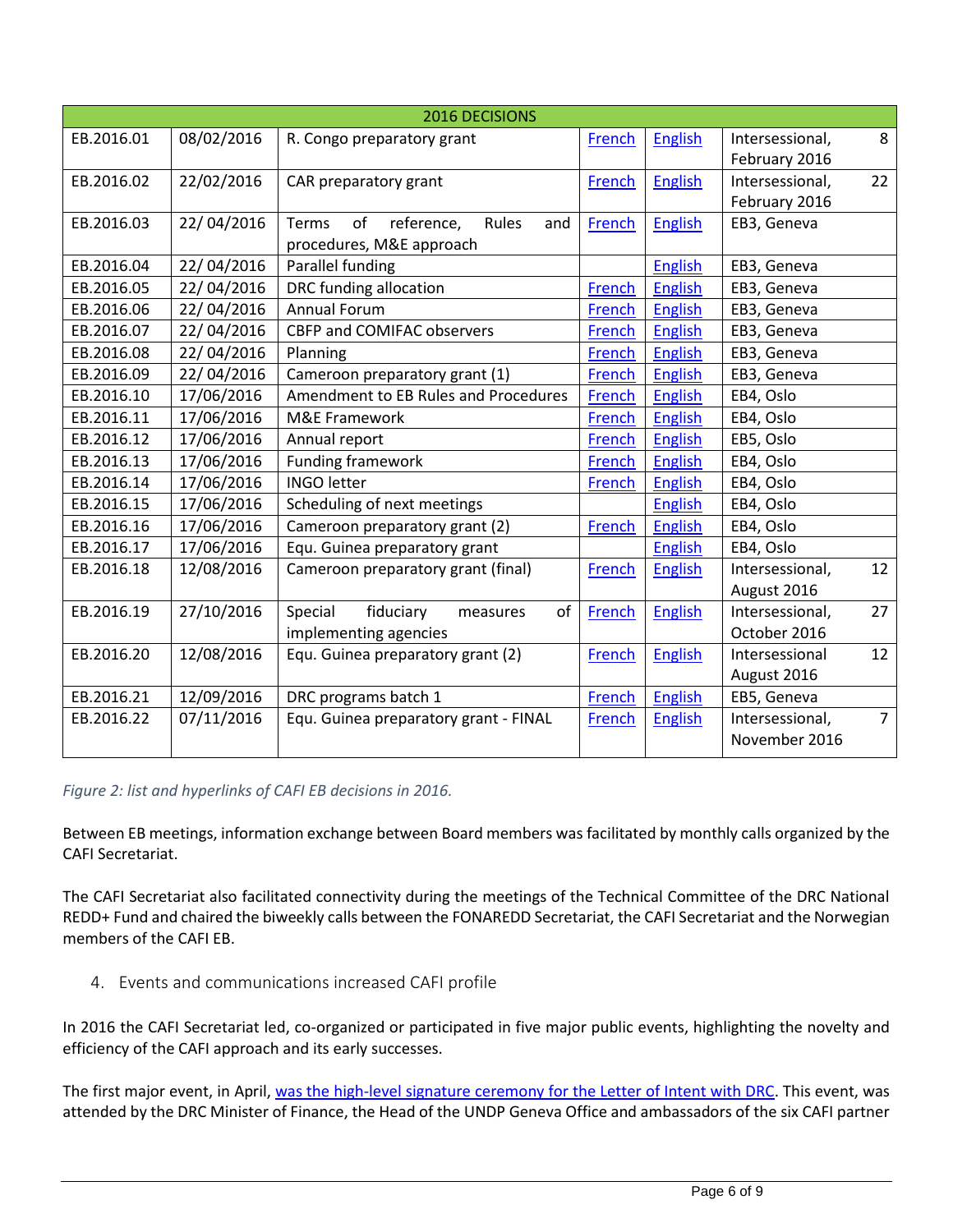countries. With support from UNDP, the event received excellent media coverage, with over 200 citations including major articles in the *Financial Times* and *Le Monde* and mentions on the web sites of numerous partner initiatives (World Bank, Congo Basin Forest Partnership, UN-REDD, Relief web etc).

On 12 October, the CAFI Secretariat participated in a panel on [Ensuring Integrity in REDD+ and Forest Climate Finance,](http://transparencyinternational.eu/wp-content/uploads/2016/09/draft-agenda-REDD-event-002.pdf) organized by Transparency International and by hosted by Members of the European Parliament Catherine Bearder, Benedek Javor and Eva Joly.

At COP-22 in Marrakesh, the CAFI Secretariat co-organized an event with DRC on the [national approach to REDD+](http://www.cafi.org/content/cafi/en/home/events/drc-high-level-event-at-cop-22.html)  including a [nationally coordinated programmatic approach for receiving GCF REDD+ funds,](http://www.cafi.org/content/cafi/en/home/events/drc-high-level-event-at-cop-22.html) and an event marking the [funding agreement with France and the Netherlands joining the Initiative.](http://www.cafi.org/content/cafi/en/home/events/the-netherlands-join-cafi-france-renews-commitment.html)

The CAFI Secretariat facilitated the contribution of EB members and observers during an event at the UNFCCC meeting in Bonn (May 2016) and at th[e CBFP meeting](http://www.cafi.org/content/cafi/en/home/events/cafi-session-at-cbfp-climate-stream.html) (23 November 2016) in Kigali, Rwanda.

With regards to communications, CAFI has been present on social networks, tweeting at least weekly from the UNDP REDD+ Twitter account (UNDP-REDD+). The [CAFI web site,](http://www.cafi.org/) previously a few pages only, was fully redesigned and populated. Fully bilingual (English-French), optimized for computers, tablets and phones, it was launched on 8 November during COP 22, with the objective of serving as both a communication and a transparency tool for CAFI. In addition, it will serve, on an interim basis, as the main online communication tool for the DRC National REDD+ Fund (FONAREDD). Information from Google analytics showed, for the month of December 2016:

- There were 307 users, 1279 page views and an average of 3 pages viewed per session
- On average users stayed 3.5 minutes on the web site
- 16% of sessions occurred from the United States, 15% from Switzerland, 7% from France and Norway, 5% from the UK and the Netherlands, 4 % from Belgium. Equatorial Guinea and DRC represented 4% and 3% of sessions respectively. This data shows good readership in EB member countries and organizations, but fewer visits from CAFI partner countries. Efforts will be made in 2017 to ensure more readership from CAFI partner countries.
- The web site was mainly consulted by English-speakers (55%)

The web site features news article on the home page and each country page, with a goal of one new article per week.

The [CAFI brochure](http://www.cafi.org/content/dam/cafi/docs/cafi-brochure-EN-2016.pdf) (for printing) and [CAFI poster](http://www.cafi.org/content/dam/cafi/docs/CAFI%20Poster%20for%20online%20posting.pdf) (for online posting) were produced in English and French. Electronically, they fed a Twitter campaign about Central African Forest facts. In print, they were distributed at the Oslo REDD+ Exchange in June and to Executive Board members. In November, the brochure was complemented by 11 [informative](http://www.cafi.org/content/cafi/en/home/events/cafi-leaflets-launched-at-cop-22.html) [leaflets](http://www.cafi.org/content/cafi/en/home/events/cafi-leaflets-launched-at-cop-22.html) (in English and French), distributed at COP-22, that summarized the progress of each of the six partner country with particular emphasis on DRC, with five leaflets on the National Investment Plan, the Letter of Intent between the DRC and CAFI, the National REDD+ Fund, the Mai Ndombé programme and engagement with civil society.

5. Monitoring and Evaluation approach finalized and adopted

Thanks to a technical meeting of the EB in January and a technical workshop with donors and implementing agencies in February, the CAFI Secretariat completed the list of 28 indicators across the seven outcomes of the CAFI Theory of [Change.](http://www.cafi.org/content/dam/cafi/docs/Our-work/CAFI%20outcome%20indicators%20-%20July%202016.pdf) This list and the M&E approach were adopted by the Executive Board in July. The approach latter is based on ensuring that M&E occurs primarily at the country level, through programmes and consolidation by national bodies, but with requirements to choose from the list of CAFI indicators. This approach was tested in DRC. An initial analysis shows that the application in DRC of the EB decisions on M&E has mixed results. Efforts and dialogues will continue with the FONAREDD Secretariat to ensure coherence, to allow CAFI to monitor its impact at a regional level.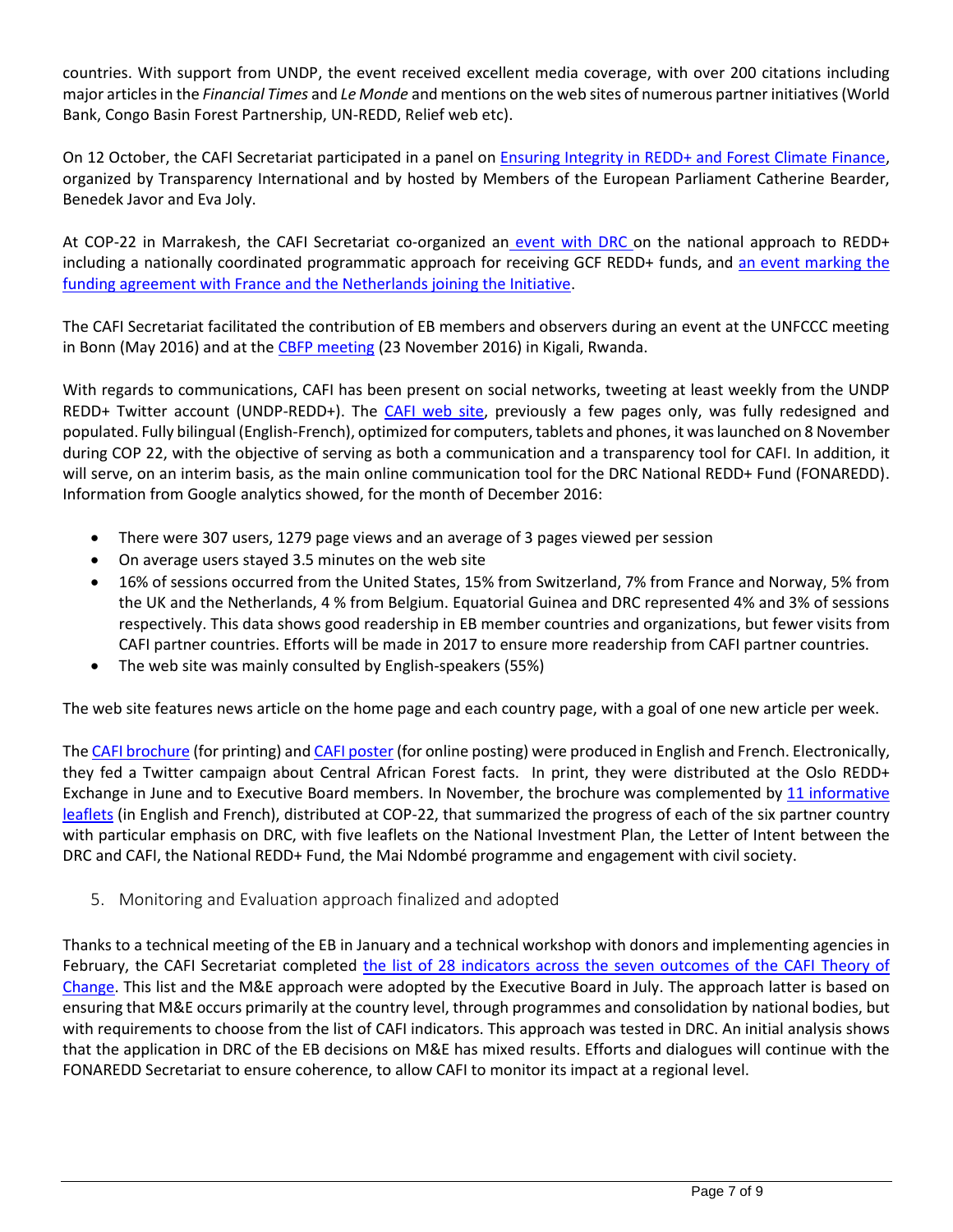6. Technical assistance provided to partner countries and civil society allowed better results

The CAFI Secretariat funded technical assistance

- to DRC, notably to support the Government in its negotiations on the Letter of Intent; during the meetings of the Technical Committee of the DRC FONAREDD (analyzing programme and supporting ministerial decisions, in addition to independent reviews and national expertise); support the development of the DRC GCF concept note (drafting, translation and dissemination)
- to Gabon, to support the development of its National Investment Framework;
- to civil society in DRC during the negotiation of the Letter of Intent
- 7. Staffing 75% completed

Recruitment was finalized for the Head of the Secretariat, the policy advisor and the KM and Comms functions. The recruitment of the administrative assistant was initiated.